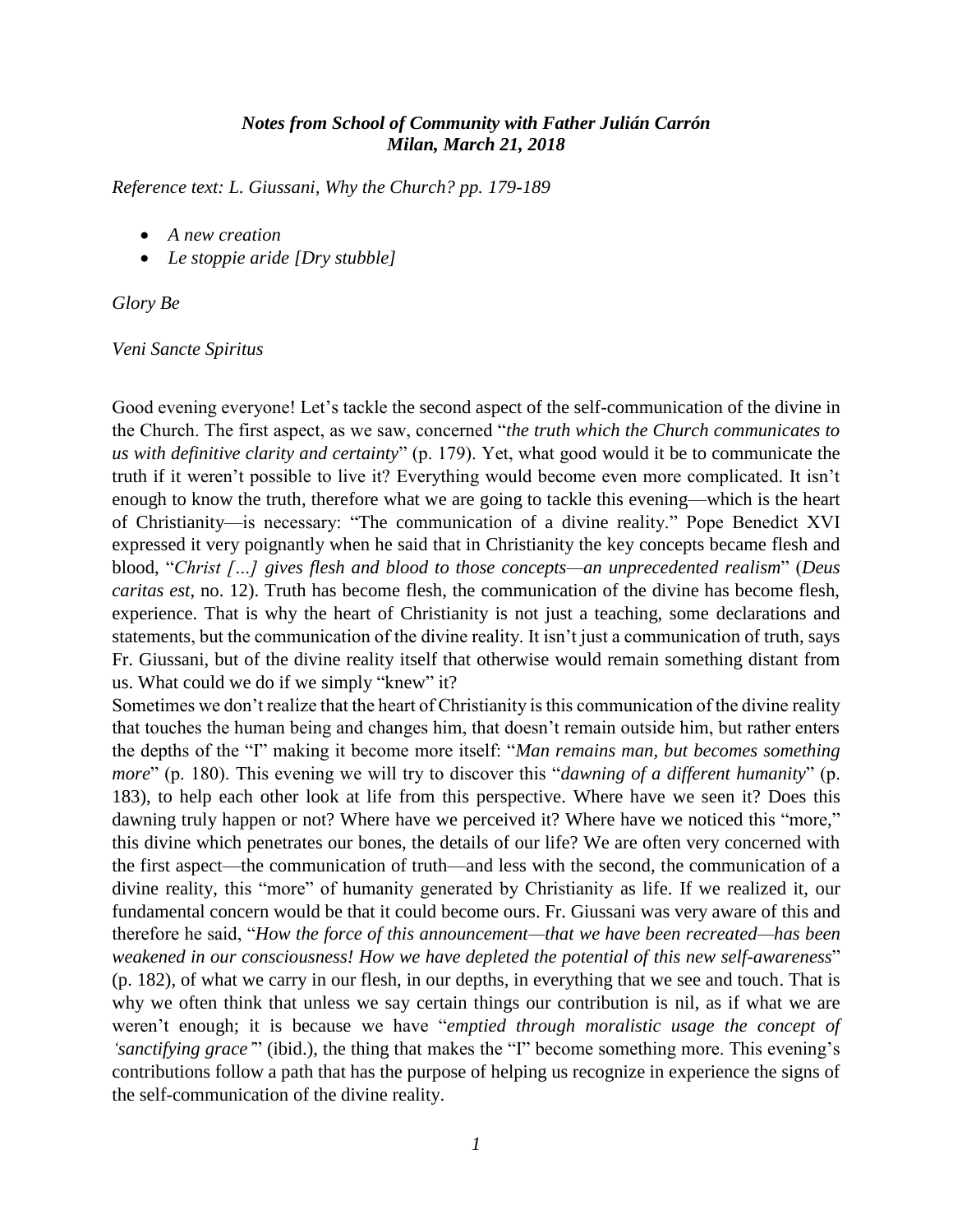In *Why the Church?* Fr. Giussani says*, "Anyone who lives the mystery of the ecclesial community receives a change in his nature"* (p. 182).

"He receives, receives!" It isn't something that he must generate, rather he receives it.

*"And we are not called to announce this regeneration only with words. Rather, we are invited to live an experience"* (ibid.)

"We are not called to announce it only with words." Pay attention, because we shouldn't skip even one line, otherwise we end up thinking that our task is just to announce with words. And instead? "We are invited to live an experience"!

*Giussani says,* "In the Christian, the newness is called to awaken and, no matter how dimly, to manifest itself like the dawn of a new day […] If he were to see, for the first time, the first halflight of day, he would realize that what was unfolding before his eyes was something new. It was no longer darkness" *(pp. 182-83). As I read these pages and spoke with some friends, I had the opportunity to rethink about the recent weeks. Some facts happened that reawakened my "I" clearly and powerfully, and together with that many questions arose that I hadn't asked personally in quite a while. I will recount three facts that happened. First, my examination session ended with an exam that I took with a friend. The oral questions were asked in two parts, in the morning with an assistant and in the afternoon with the professor. Ten other young women were taking the exam with us. One of them was a little different, very strange. She joined us and we began to go over some parts of the exam. We spent the morning before the exam together and I discovered many things about her: she has not yet finished the three-year program because she is unable to sit still in a chair for the exams. We both took the morning portion of the oral exam and she decided to stay with me afterwards. In the afternoon the same thing happened: she remained glued to me and to my friend, while all the other girls were a bit reluctant to stay with her because her insistent questions made them anxious. During the portion of the exam with the professor she panicked and wanted to leave, so I asked the professor if I could answer my question first. During the time it took me to answer she recovered and was able to get a good grade. By the time we left it was 6:00 pm, and she looked at me with astonishment and said, "You really offered to answer your question in my place?!" She didn't know how to thank me. I proposed to her that we also take the Latin exam together. At the end of the day I was glad. When I told some friends about it, I recognized a fullness and freedom of initiative that had totally conquered me.*

You didn't speak of "religious" things. It looks as if you didn't do anything and instead you communicated everything to that young woman!

*Second fact: I spent two days at the beach with some friends. The first evening I felt an overwhelming sense of restlessness. I was pensive and I was judging myself a lot, but all of these feelings dissolved in less than an hour. At dinner we were very free in telling each other about the things that happened to us and the difficulties we faced in the previous weeks, asking each other questions moved by a true interest for the experiences we were living. The two days were lived in a spirit of being free to reveal our personalities, without scandal or unease. It was beautiful to be together, because each of us was wanted there exactly as he or she was. I really felt that we were together to have the opportunity to be surprised at everything, at living reality together. Third fact: last weekend I went abroad with some university friends to visit some CLU friends. These were very intense days. I perceived even more forcefully what it means that we are immersed in a companionship that allows a radical change of our nature to happen, a change that makes it possible to spend days of true friendship with people who on a day-to-day basis live very far from*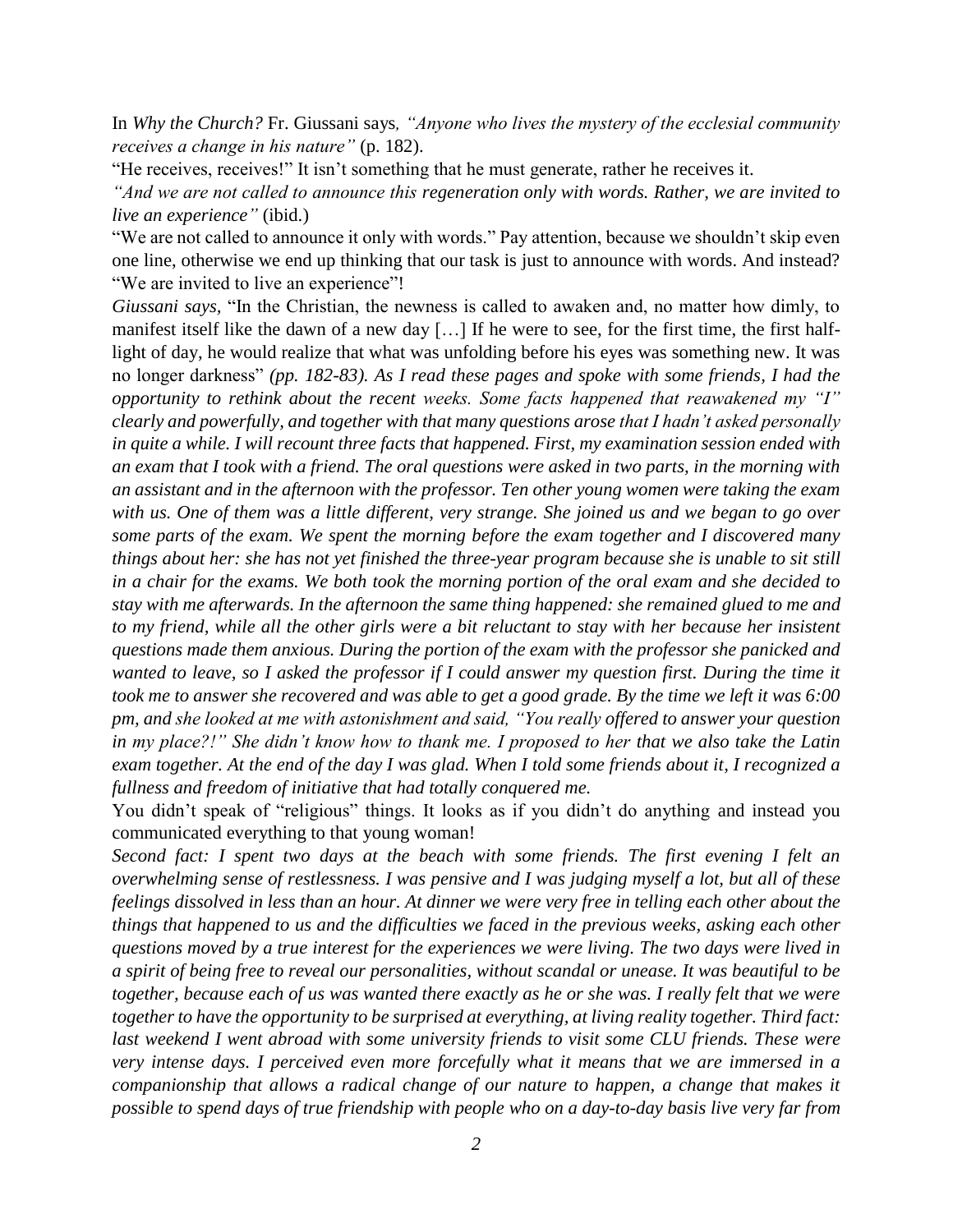*each other. In remembering these facts I am struck by the element of freedom that I consistently felt within me, which is the sign of a new way of looking at things, of being regenerated, that I lived in my experience even before I could explain it in words. They were all opportunities for reconquering the grace of the encounter that happened to me years ago. I am full of gratitude for what is present around me and for what I am living. This was the first discovery. Then some questions arose: What is the nature of this change that sometimes I notice in myself, in my attitude toward myself and things? I see that the dominant note of my days and my relationships is often not this truth, this simplicity, but rather being tired, as if there was an ambiguity in the way I face things or the way I am with my friends. The image of being swept away by the tide describes my experience: when the wave rises I feel full of enthusiasm, but instead when something unexpected happens or perhaps nothing happens, I feel deflated. At the last CLU Diakonia, they used the example of listening to a song "live" or being content with a recording. I would say that it isn't so much about not being amazed at what happens, but that sometimes this amazement peters out the enthusiasm I experienced with my friends abroad, the way I looked at the other student during the exam, are particular situations, the impact of which slips through my hands as soon as I return to my daily life. The relationship with the One who has given me everything is becoming more compelling and asks for a true name: the forms I was used to no longer satisfy me completely. I need rest for my heart and I desire to ask ever more for the things and the One who can make that happen. I wonder how I can deepen the newness of which Fr. Giussani speaks in the School of Community text, what it means to challenge all the little things that happen and that you say are decisive.*

What you recounted is a very beautiful documentation of the method. First there is the surprise about what happens. When a person is dominated by anxiety you can accompany her without saying anything, communicating to her a newness just with your presence, so much so that she doesn't want to leave you. What did she find in you? There is your amazement at the freedom you lived on all your trips and for a different way you could be together with your friends. The first sign that should be recognized is this amazement. The fruit of the Christian event in our lives is the experience of being surprised. You didn't follow a specific path of training in order to have a certain attitude when you were at the beach, abroad, or in front of the friend you met at the exam. You said that you found in yourself a new freedom and a new perspective on reality. What are these born from? This is what we must discover. Yet, the first thing we must do is to recognize, to acknowledge, something: the person who lives the life of the Church doesn't communicate only some words, but something he has experienced that he is surprised to find in himself. Yet, after we have these experiences we often forget about the gift of this awareness. Then we begin to feel the urgent need to fully understand, to grasp more deeply, the newness of what has happened, and to unmask an ambiguous way of being in front of things or your friends, which involves being unaware of what is at the origin of that newness. This poses a question we must face together this evening. A friend wrote, "If grace makes us new creatures, creates us anew and changes our nature, why in daily life do we get bogged down in the circumstances? This is a question asked in the first contribution.

*By participating in the communal life of the Church through the gestures the Movement has proposed to me, I rediscovered in myself a new man, as the passage in the School of Community we are working on says. This is a newness that even in front of my father's death and difficulties*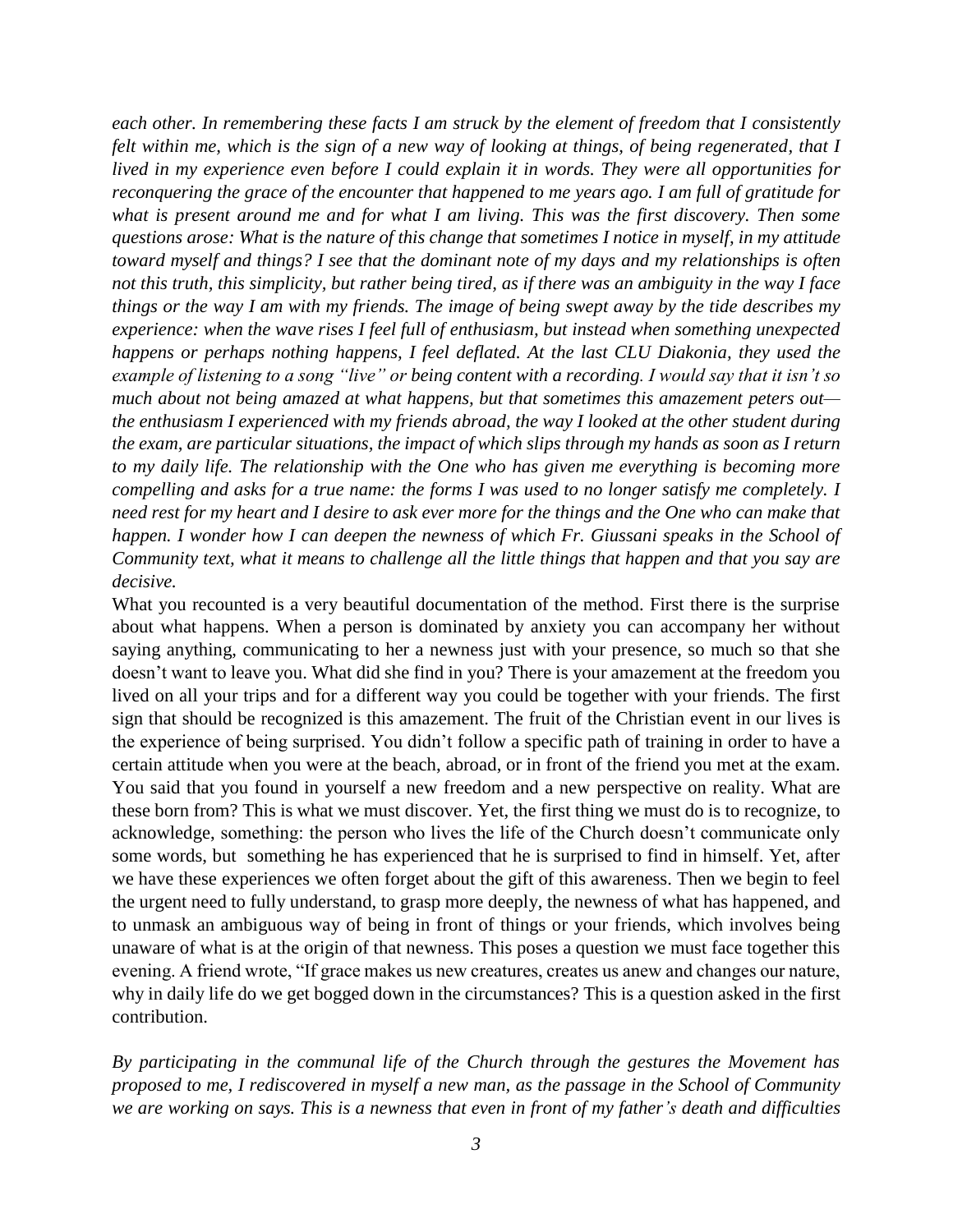*at work and in my relationships, has always turned my gaze toward Jesus and has brought me very often to saying "yes" to Him in the most difficult moments.* 

Do you understand? Not just before the sunset or in certain particularly ecstatic moments, but also in the tough moments: that is where the difference shows.

*At a certain point, though, in some situations in my life I wanted to continue to live like a new man without taking into account that the newness was given to me and I didn't create it on my own. I ask you this: Where do I end and He begin? When I am acting as a new man I have a desire to do things well, to choose and build well, but very quickly I find myself making mistakes, I find myself asking reality to pay me back for the good things I have done, even if in theory I know I didn't do them by myself. I feel the full disproportion of my pretentiousness. Where is the turning point after which I cooperate with God, when I stop pretending and I become His son to the core?*

What you said at the end is the beginning of the answer. Where does the turning point begin? When do we begin to realize that this newness is no longer entering our life? Each of us expresses it in a different way. The first contribution this evening spoke of "ambiguity"; you speak of "continuing counting only on yourself." The problem arises because, as you said, one forgets that this new nature was given to him. If one detaches himself from the origin, from the source that gives this gift to him, at a certain point he verifies that he cannot stand on his own. That is why you intuit that the point is how to become more and more a son, to avoid detaching yourself from the origin. Here is a point that is discussed in the School of Community and that can be clarified starting from what you just said. What is the cause of this ambiguity that at a certain point leads one to think that he can continue counting only on himself?

*I have a hard time understanding a point in the School of Community: the difference between an individualistic and a personal relationship. I intuit the answer, but only in theory, not in the flesh. Furthermore, I see in myself the great risk that my relationship with Jesus may become intimistic, a refuge from reality rather than something that spurs me to face it. I wanted to ask you if you could give me some concrete examples.*

The sentence you referred to is, "*Thus, while the Christian life cannot ever be conceived as an individualistic relationship with Christ, it is, nevertheless, a highly personal one*" (p. 186). Has anyone experienced this? Where?

*I will recount what happened to me after the meeting with the Center of the CLU last week. I had been going through a difficult time, I was full of doubts about Christianity and therefore also about the Movement and my friends. Yet, on that morning, as I listened to you and to those who spoke, it happened again in an unexpected way. I wasn't physically present for the meeting, but I was following you by video connection. As the students gave their contributions I felt growing in me the desire of being able to participate fully, without reservations, in what was happening, and I perceived a rare unity between myself and those around me. I am saying a rare unity because I always experience a deep uneasiness with everyone, an uneasiness that makes me perceive even my friends as distant. In contrast, that day the distance was swept away completely, and I wondered, "What is present here? What happened this morning?" On the evening of the same day some friends came to my apartment to study with me. I hadn't seen some of these friends for a long time and initially I was afraid that we would feel a bit awkward. Yet, what had happened in the*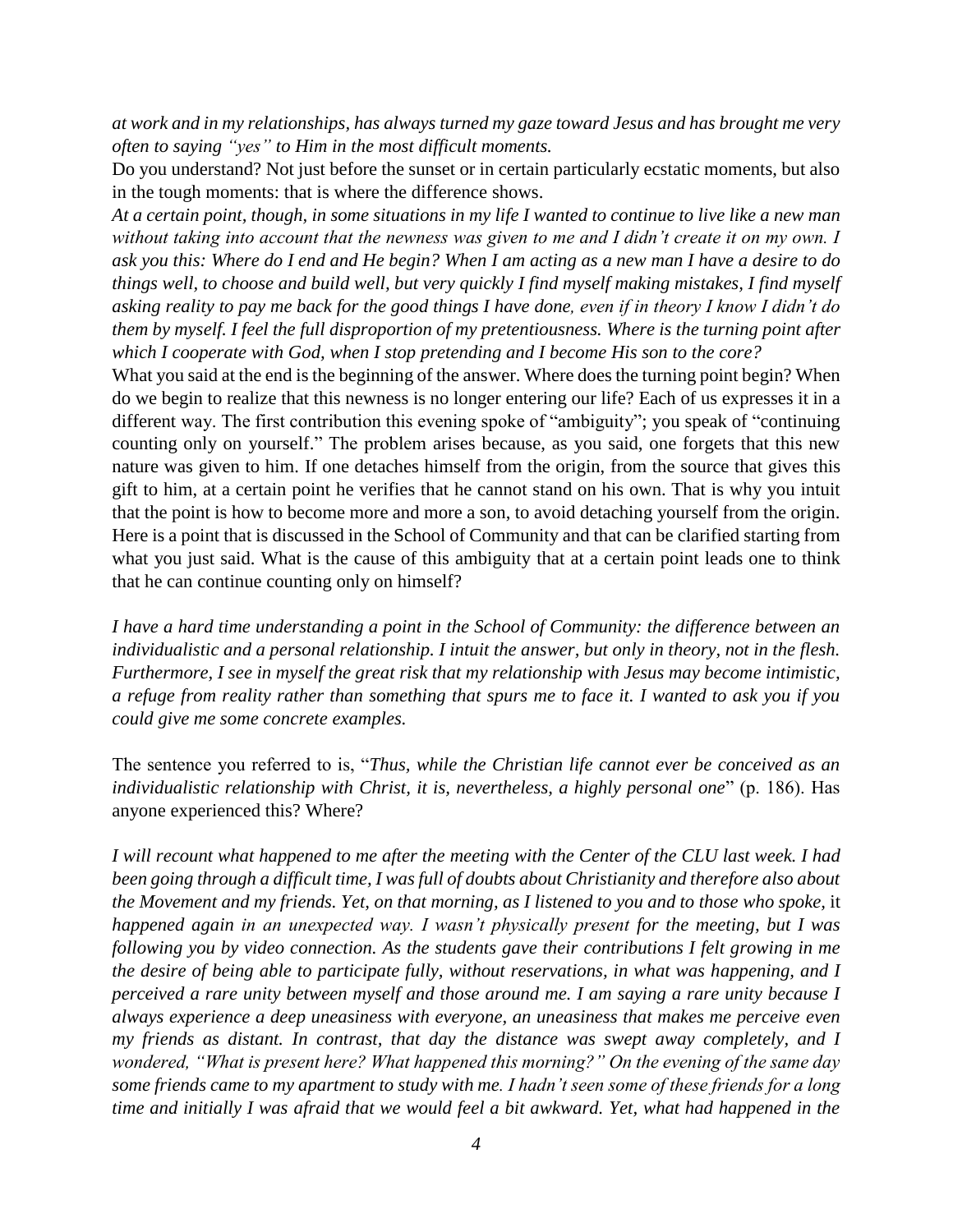*morning was so predominant for me that I needed to look for it also with them. Therefore, I found myself telling them what had happened at the meeting of the Center and speaking with one of my friends with a freedom that is not typical of me, and studying more intently. I desire that unity for my life. Afterwards, due to some difficulties that arose with the people in my apartment, this need, this desire for unity became more and more urgent. I spoke about it with a friend who, after listening to me complain about everything that was not working in my life, asked me, "What are you living personally?" as if to say, "What are you looking for in your days?" He offered me a different hypothesis because I had already forgotten that only when I am seeking the Lord can I begin to deal with everything differently. During this month, due to many things that have happened, a desire came back forcefully to me that He may begin to take over my whole life. I was very provoked by reading these pages of the School of Community because most importantly they made me look anew at my friends, at the people who share the apartment with me and at my professors, looking at them as faces through which the presence of Christ can pass. This made me remember that my relationship with Christ is not individualistic, but rather happens through some specific faces and gestures. Yet, when I read that "*the Church […] is the place where Christ continues indefatigably to exist in time*" (p. 185), and that "*the sacrament is the divine which makes an appeal to our senses through the sign, becoming a presence which reaches out far beyond the limits of the sign itself*" (p. 189), and that "*the saving power of Christ in the world, […] his capacity to change the world […], coincide with the Christian community*" (ibid.), I realize that I still feel a distance from all of this, as if this unity weren't completely possible.*

How did you describe individualism? "I had been going through a difficult time, I was full of doubts about Christianity and therefore also about the Movement and my friends." You perceived yourself as basically detached from all of that. Then you experienced something different by participating in the meeting of the Center of the CLU—"As I listened to you and to those wo spoke, *it* happened again in an unexpected way." What happened? "As the students gave their contributions I felt growing in me the desire of being able to participate,*"* that is, of binding yourself to something that was happening in them, and "the distance was swept away." Here we see how one passes from individualism to making the relationship with another personal. You wondered, "What is present here? What happened?" Sometimes this passage is so subtle that we don't realize what happened. If you had not participated in that gesture, you would still be distant, detached, that is, isolated. On the contrary, by participating in a place where things happen so powerfully that they attract you, they engage you, they draw you to the point that generates you, you begin to look for Him, there arises in you "a strong desire for the Lord," that is, the One for whom you are made. Then, you begin to perceive what the person is: not the isolated individual, but the "I" as relationship with Another, with Him with a capital H. As a consequence, you begin to look at your friends, at the people who share the apartment with you, at your professors, as "faces through which the presence of Christ can pass." This is how you can begin to break away from an individualistic relationship and make it something personal, discovering that a relationship with Christ is not individualistic and that the Church is the place where Christ continues to be present, arriving at an understanding that the sacrament is the gesture in which the divine makes Himself perceivable to our senses through a sign. Later we will tackle the point about our distance from all of this, but now the point is to begin to see how the fact of the Church, the fact of the Christian community, pulls us out of individualism, attracting us to a place in which we desire to participate, which is what Jesus himself began to do first: by attracting those who were His own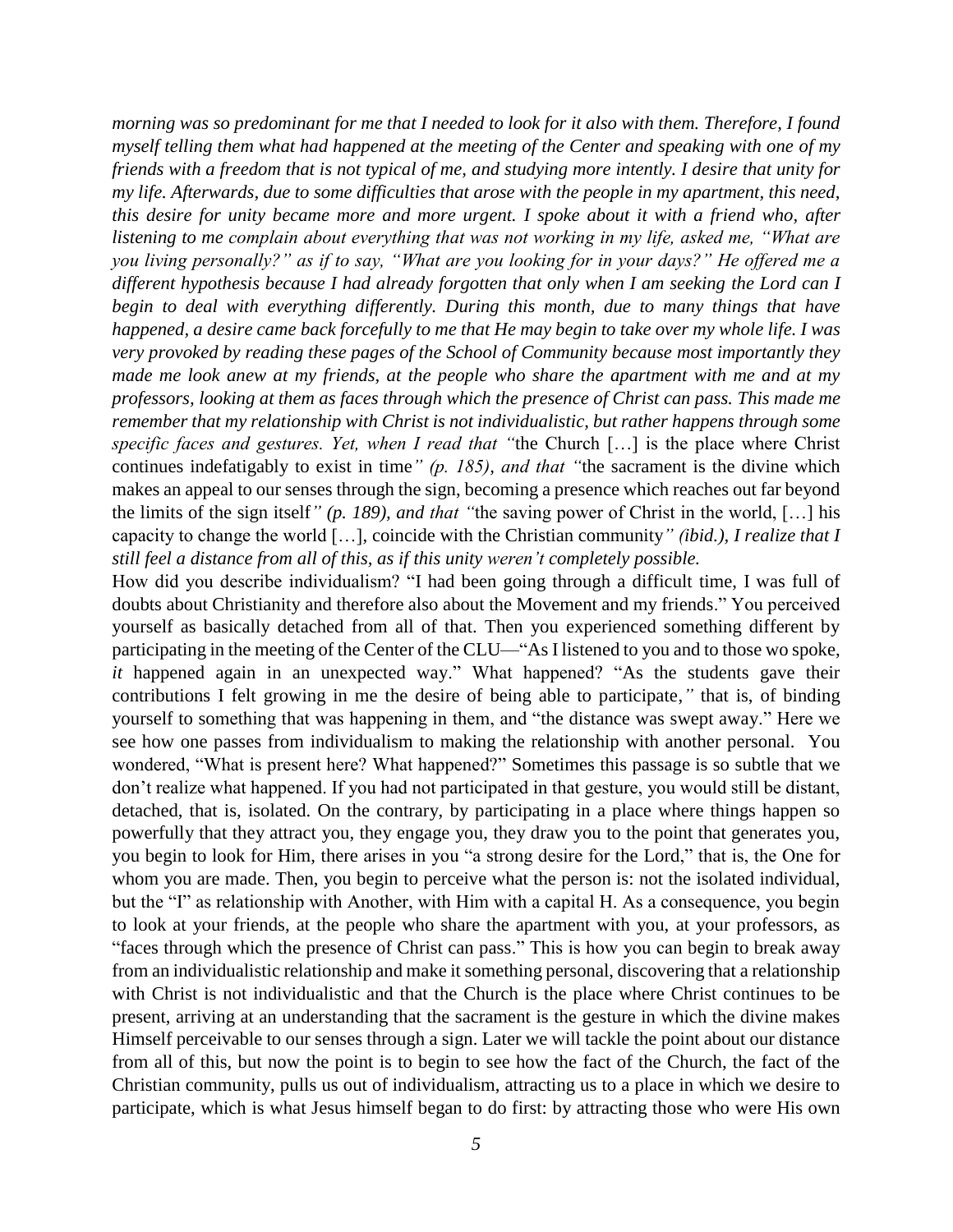into a relationship with Him, He began to make the person emerge. In fact, without Him the person wouldn't exist, there would only be the isolated individual. So, what do we need to overcome completely the ambiguity or the attempt of continuing on counting only on ourselves? We need to understand the nature of the two kinds of relationship. What is the difference between an individualistic and a personal relationship? It is exactly "*the attitude of an individual who either confronts things from the limited perspective of his isolated "I"* [like you did before you participated in the meeting of the Center of the CLU: an isolated "I"] *or perceives himself as the subject of […] relationships* [involved in a relationship] *because his essence* [your essence as subject] *is relationship with the Infinite*" (p. 186), which is the true concept of person.

*The past two weeks were a bit tough for me. It was one of those periods in which you have a ton of things to do, obviously all at the same time, and you cannot stop, always focused on running after things. I was leaving home early in the morning and coming back late in the evening, going between work, studying, group meetings, singing at Masses (requested at the last moment), and appointments at my boarding school. In short, quite a frenzy. I had begun to do things mechanically; in particular I noticed—only afterwards, though—that I had lost a bit the sense of why it is worthwhile to do everything, to spend yourself like that. I realized this because in a matter of days there were three deaths that turned me upside down. First a university student friend of one of my friends died of cancer in a very short time. Then a young woman in another department was killed by a shot from her boyfriend's gun (fired by mistake, apparently). Finally, there was the sudden death in his sleep of a soccer player on the team from Florence (this struck me deeply, because I am a soccer fan and a professional soccer player is one of the most medically screened people in the universe). In front of all of this I couldn't help but wonder, "Why do I do all the things I do if I may not wake up the next morning or in two minutes I may no longer be alive?" I realized that lately I have gotten used to doing things because the people I do them with are my friends, and by being with them I think that I am fine. I was very hurt by the realization that not even my friends are enough for me.*

Pay attention! We may be involved in many relationships, but when life becomes pressing they are not enough. So? What pulls us out of that isolated way of perceiving ourselves?

*Exactly because I realized that my friends were not enough for me, definitely not enough, I noticed that I need something that is much more infinite, and—thank God—I can say that I met this something in my life, but I need to see Him again. In these recent days it was dramatic, but also liberating, to live every instant with the request, "Lord, let me recognize You more and more in what You give me to do, in the encounters and situations I live." It is really beautiful to realize that little by little, more and more, I begin again to see that there are so many gifts in my day that the Lord gives me, and that the only thing I truly need is to realize that he is always present and loves me with infinite love.*

What pulls us out of individualism is this recognition that passes through everything the Mystery gives us: reality, friends, the Christian community. Without this relationship, whose essence—as Fr. Giussani says—is relationship with the Infinite, loneliness could not be overcome, and not even individualism. That is why you begin to truly realize what is crucial and then you ask, "Lord, let me recognize You more and more in what You give me to do, in the encounters and situations I live," that is, that everything I do may live in relationship with the Infinite who comes to me through the sign. This is the "change" that little by little takes place in our lives.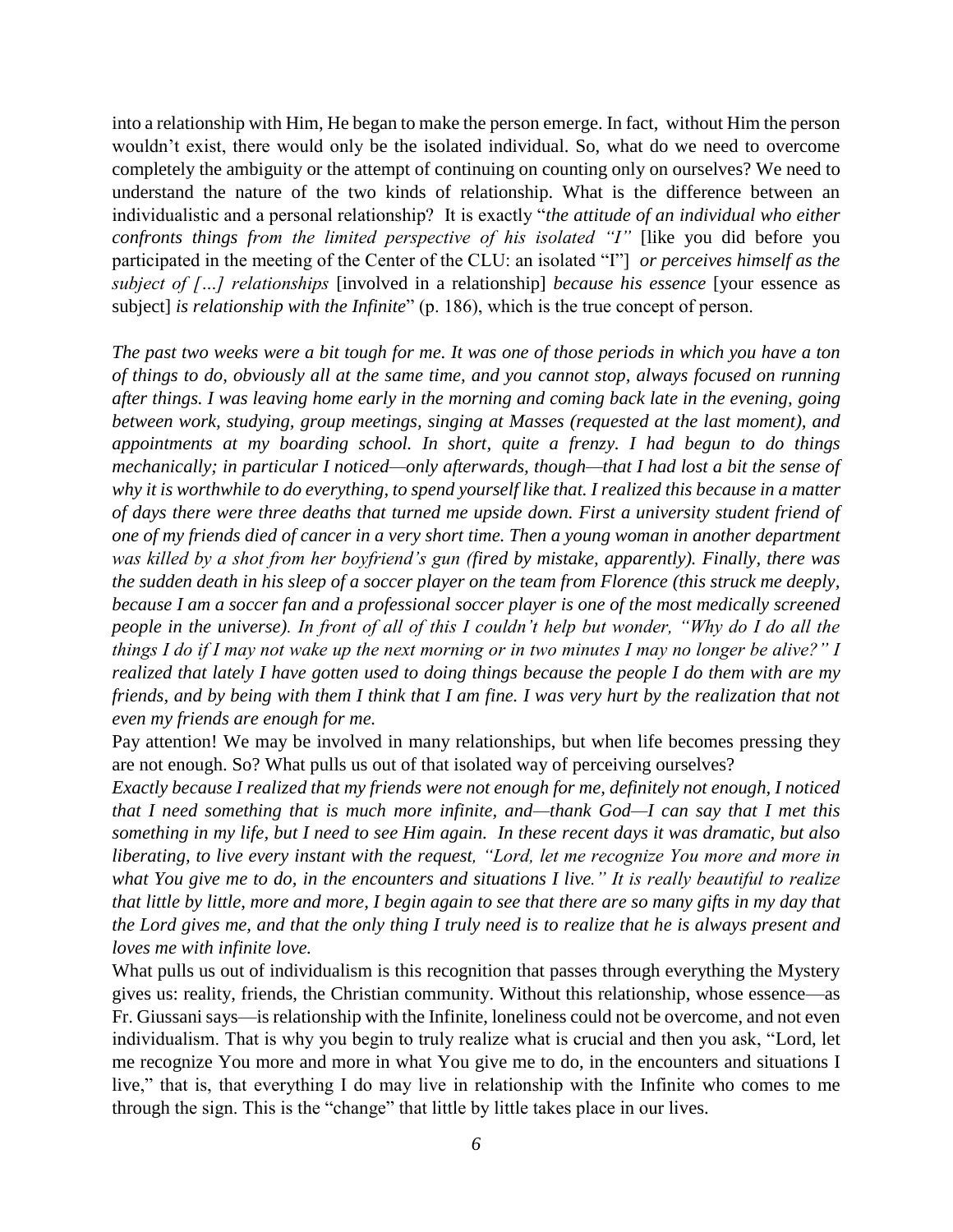*The School of Community from this recent period questioned me in a particular way. I will quote a passage, "*Within the man to whom Christ draws near and who freely desires and accepts the relationship with Him—and therefore within the Church—his nature as a man changes. This is an ontological 'exaltation' of the 'I'" *(p. 180). In reading that I immediately wondered: what is this "change"? What are its characteristics? Upon hearing the word "change" a measurement is immediately triggered in me. I'll give you an example. My personality is insecure and indecisive, but in the past few months has become less noticeable, so much so that I thought: at last I am growing, look how much I have changed, I am more decisive! Instead, in the recent period I feel worse than before. My boyfriend and I have decided to get married and there are many important decisions to be made, and with regard to practical matters I change my mind a thousand times. In reading the School of Community I thought: where is this change, if instead of improving I get worse? Then something happened. After a day in which I had driven my boyfriend quite crazy even justifiably so—by changing my mind continually, when saying good-bye he asked me, "When do we see each other again?" He wanted to see me again! How is it possible? For me it was something inexplicable because I couldn't stand myself any longer. In thinking about the School of Community again, I understood that maybe I had intuited something more: the change that Christ brought to my life is not an improvement of my person, a greater perfection or selfsufficiency. When I think of change this way I feel bad and I can't breathe, because I think that everything is my responsibility. Instead, the change that Christ brought to my life is the very fact of His presence. What changes me is the awareness that I am wanted the way I am, an awareness that often fades, but that is reborn in facts and in the experiences I have. This recognition of being wanted changes me because it fills me with amazement about the fact that I exist, about the fact that everything exists, making me curious and not closed in, focusing on my limitations.*

This is the change. If instead I measure the change only in terms of an improvement I can obtain on my own, I suffocate, because I am operating within an individualistic horizon. Everyone can reason like that. The sign that that is not the newness Christ introduces in life is that I can't breathe. As soon as we move away from the origin—we can do the test—the red lights turn on: we cannot breathe. Paradoxically, this makes us understand even more the nature of the newness introduced by Christ. What newness? A change in my perception of myself, in my self-awareness: "It is the awareness that I am wanted," that I am in relationship with Another. The concept of person changes. Yet, this cannot happen if one—as the text you read says—doesn't freely accept a relationship with Him. It doesn't happen automatically: you must accept what you have recognized. The relationship that Jesus established with you in Baptism, the fact that you are His, is the very powerful gesture of Christ who says to you, "Friend, I love you and all of your evil, all of your problems, your personality, your changes; these cannot affect what you are, nor the gesture of preference that I make toward you in Baptism." Understanding this, as you said, changes the perception you have of yourself: "What changes me is the awareness that I am wanted." It isn't yet the midday sun, but it is the newness of the dawning of a new day. "*The comparison I like to make is in fact the dawn*" (pp. 182-83). Everything is no longer darkness like before, but rather something different begins to appear, something that still must develop in its entirety. We haven't already reached the goal. Anything but a halt to the searching! On the contrary, this is what sets it in motion. This is the role of the Church in society: a place, the Christian community, that is "*the*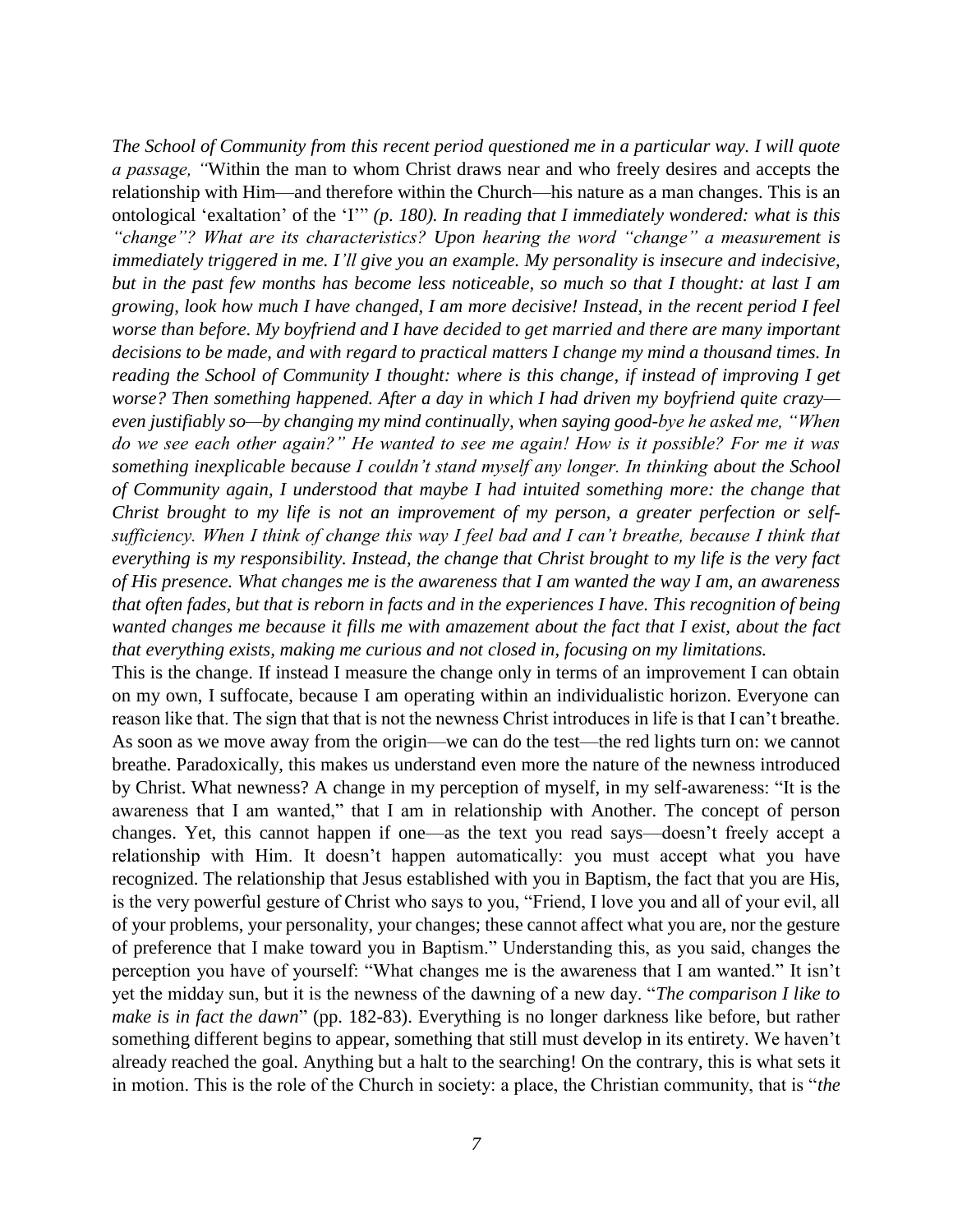*dawning of a different humanity, of a different human community, a community that is, new, truer*" (p. 183). To pass from the dawn to midday is a personal journey that each of us must make.

*I am reading from p. 180 in Why the Church? "*Man is the same man, but he is different*." The new birth of which Jesus speaks to Nicodemus is the birth of a new creature. For sometime now I have noticed that I have changed: what scandalized or blocked me before, my ideas, are shattered before the evidence of this You, in front of the present presence of Christ, here and now.*

This is the newness: all your ideas have been overtaken by this Presence, by the evidence of a You, so that we enter a new realm.

*This happened as a step in some work I have been doing. I have been in the Movement for more than 20 years and I have often understood the community to be a source of mortification for myself, because often I haven't understood things and I was strongly against the authorities in the Movement, against the leader and the directives we were given. The word "directive" seemed to me like an imposition, a rule. I was convinced that things could be done better according to my own ideas. It isn't that I didn't follow, but it is as if in following the Movement my skepticism only grew because, in the end, the temptation was not to accept the shortcomings of other people. This resulted in discussions with long-time friends in the Movement and then in my distancing myself and closing up. In fact, over time this untenable position wears you down. What made me change? The fact that I hit rock bottom. This also coincided with my father's sudden death. The first evidence was that I began to be uncomfortable with my long-time friends. It was absurd, because if up to that point they had been my dearest friends, it meant that something was wrong with me. Moreover, I was no longer interested in the proposals of the Movement; I had begun to complain about everything and I was no longer looking at anyone. As things progressed I felt worse and worse; I couldn't breathe. I didn't accept the limitations of others and therefore didn't accept my own. Here is the turning point: what a grace to read your interview—the one that scandalized many people and is now permanently on my nightstand so that I can read it in every moment entitled* "Others Do Not Create Problems for Us; Others Make Us Aware of the Problems We Have" (Jot Down, January 21, 2017). *In my small way I have realized that I was like the Unnamed of Manzoni, and I surrendered, finding myself on my knees before the Lord, offering my nothingness. I began to be reborn, starting from the words in the first chapter of The Religious* Sense*: "*Much observation and little discussion is conducive to truth*" (p. 3). I began again to do the School of Community seriously, and on each occasion I made some discoveries that became events, facts that witness to the presence of Christ. My long-time friends in the Movement are my friends more than ever. Through them I discovered that authority is the factor that makes us grow; it is what makes us express more who we are, rather than being an impediment. In short, I am free. Now if the community does something I don't understand, it isn't a problem for me; actually it is a provocation to better understand the journey we must make together. The Event that happens is something that is always new and is therefore exciting rather than limiting, because it is something 'other' than myself. It is the possibility of knowing more the Mystery who is among us. What changed me? Faithfulness to the companionship of Christ. Fr. Giussani says, "*Anyone who lives the mystery of the ecclesial community receives a change in his nature. We cannot understand how this happens, how it is that our person changes; yet if we take this phenomenon into consideration, if we live it, if we assume a commitment to it, then we will become different in a verifiable way*" (p. 182). I conclude with a phrase of yours that you said at a meeting with the leaders of the*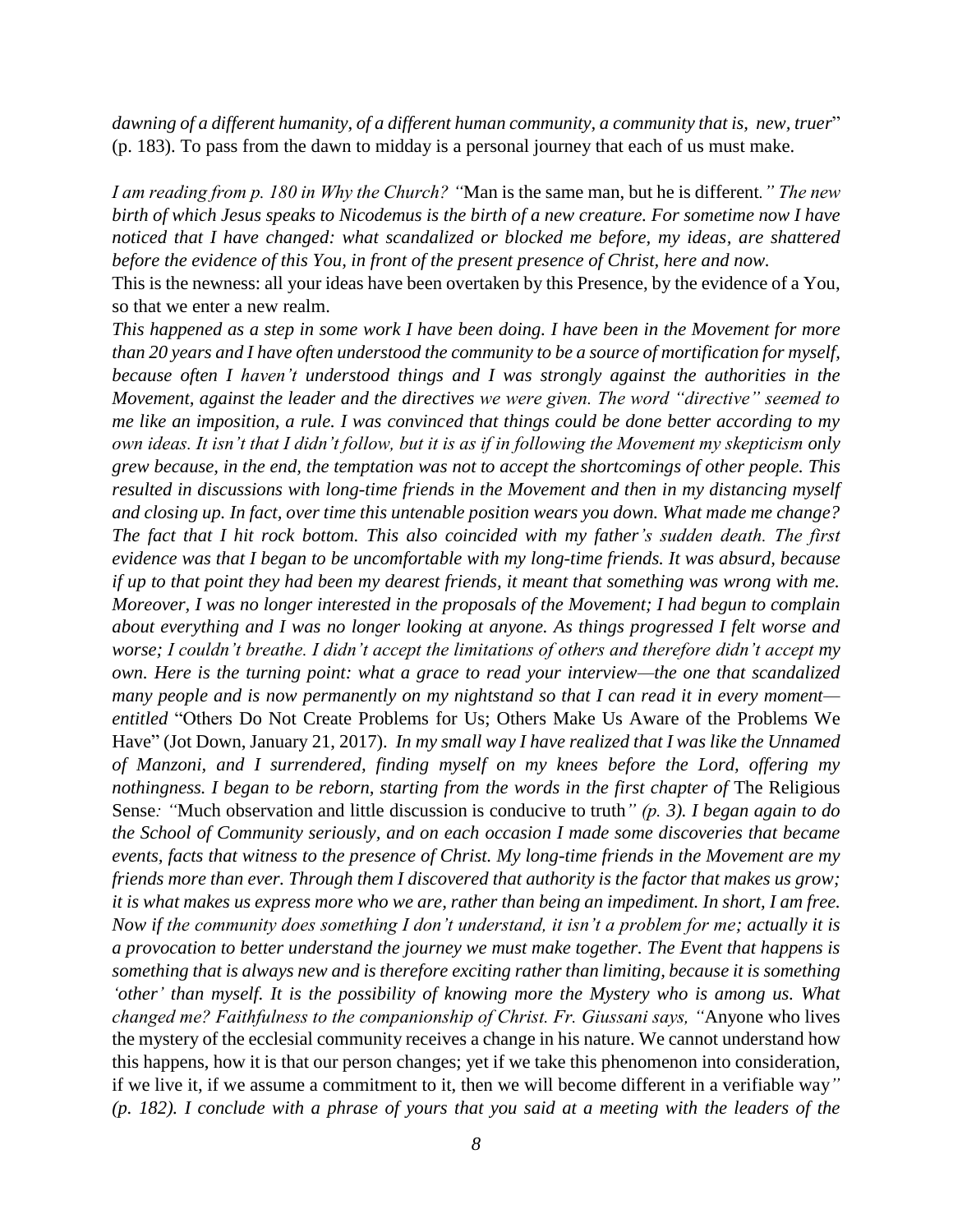*singing, "What can we do for others so that they can be excited by the Christian experience? It is called 'witness.' There is no other method."*

Because it is through a witness that what happened to us is communicated! The concepts have become flesh. It is by virtue of an experience that may go through all the meanderings of life like you recounted to us with simplicity, without being scandalized by it—that you understood. Fr. Giussani says, "*We cannot understand how this happens, how it is that our person changes; yet if we take this phenomenon* [following] *into consideration, if we live it, if we assume a commitment to it, then we will become different in a verifiable way*" (ibid.), both toward ourselves and others. It isn't an individualistic, but a personal journey, a journey from which one can distance himself, to the point of hitting bottom, like the Prodigal Son, up to the point of becoming skeptical. To be reborn after one has hit the bottom is different—the Mystery may allow you to reach that point, since you are hard-headed, but it is precisely there where you can see the victory over your attempt to distance yourself from the origin, over your going it alone, over ambiguity. Then you become a witness and nothing frightens you anymore, even if you hit bottom again. You found a foundation for your life that is infinitely more powerful than anything else. How does the Church educate us to recognize God's method so that we no longer live with ambiguity, nor count only on our own strength, and so that we don't fall into the temptation of intimism? In a document of the Congregation for the Doctrine of the Faith, published recently to explain what Pope Francis means when he speaks of Gnosticism and Pelagianism, we read, "*Both the individualistic and the merely interior visions of salvation contradict the sacramental economy through which God willed to save the human person*" (*Placuit Deo*, V, 13). That is why the sacraments are the instruments through which we have been pulled out of individualism and intimism. We often perceive gestures like Baptism or Confession or Confirmation to be a bit difficult, until one needs to be forgiven, and then going to Confession starts to become urgent, or until when one needs something truly necessary for life and then goes to receive the Eucharist like a beggar. Thus, we begin to realize that the Church responds to the distance that is constantly created between us and Him by giving us the sacraments, to help us recover from certain situations in which we find ourselves living. Any circumstance can become for us an opportunity to discover this.

*I* want to thank you for not having stopped until the last minute to recall us to the work on the *political Italian elections on March 4th. I have to say that your constant recalling of us to this has proved to be for my own good. You should know that I am one of those who don't understand much about politics.*

The recalling was precisely for you! Precisely for those who don't understand much about politics. *I always thought that politics didn't have anything to do with daily life, that politicians only pursue their own interests, etc. Then something happened: recently my daughter, who started college in another town, came back home very discouraged because she realized that the choice she had made about what to study didn't correspond to what she really wanted. From this point, little by little, a need of mine exploded, something I have felt before but that I have always tried to manage, to keep in check. The need I am speaking of is the need to feel unified within, to live life in a unified way, that is, to have a single way of looking at everything, of having a criterion that can be valid for everything. How can I support my daughter's toil? How can I look at her? I shared my distress with some friends and one of them told me, "It is enough that when you look at your daughter you are certain that there is a good for her because there is a good for you." When we had the last*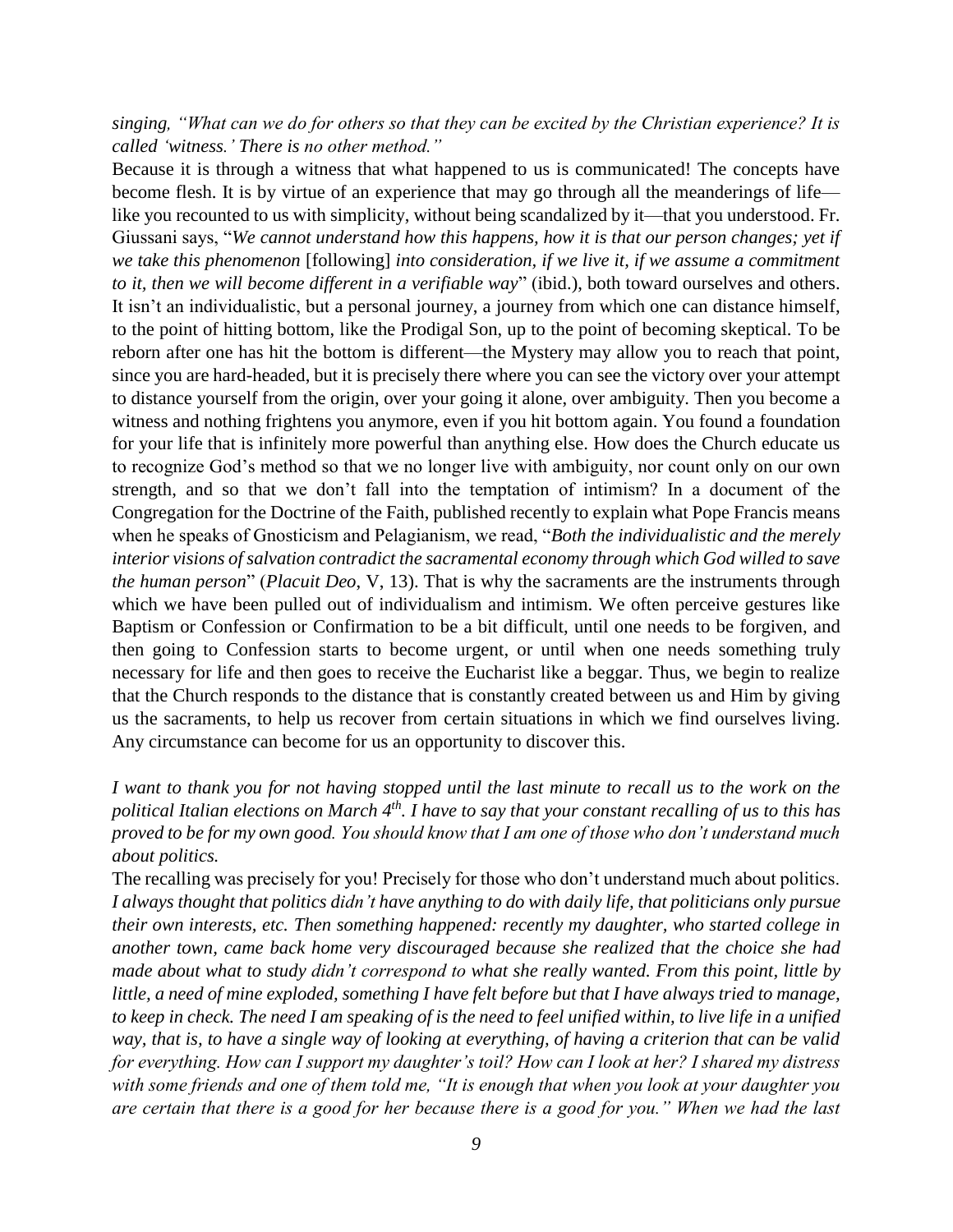*video connection with your School of Community, I truly felt called personally and I told myself, "If I have this need for unity for myself, how can I not look at the political issue?"*

Do you see how we are getting to the root of things? A relationship with a daughter is similar to that with politics; otherwise there is no longer a unified "I."

*I thought that if I desire to live a unified life I can no longer exclude anything, and therefore not even the elections. I went home and the next morning I began to seriously read the texts that were given to us. I am struck by the fact that from the moment in which I tried to look at the elections with the same gaze I have toward my daughter, a world opened up to me. I became curious, even about political platforms. This need for unity for myself brought me further than all of my efforts, so much so that in front of the result of the election I told myself, "Has the complaint, the distrust, won, or can hope still win?" "But do we have something to hope for?" a friend texted me. In answering him some things became clearer to me. First: the importance that the work you asked us to do had for me, because it allowed me to stop suppressing the need I have in my heart. Second: it became clear that I have a hope, because I have encountered it; it is called Jesus Christ and I met this hope in the charism of the Movement. This is not enough, though, because often the complaint prevails in me as well, and this hope that I have in Christ must happen again. Little by little the example of the inmate came into my mind, because, even if I had not encountered the Movement, I might still have had the need to live in a unified way, since this need is innate in me, but I would have looked at it differently.*

Everything is connected, because the position of the person is one: this position involves our relationship with our daughters and our relationship to politics. It involves our relationship with everything. By realizing what the true challenge is, in facing the result of the elections, this question arose from your depths—since you saw how complaint and distrust and anger and bewilderment prevailed—can hope still win? As you can see, this is no longer a problem of which side you are on—we are already beyond that. The problem is whether there is still a hope that can be communicated which in turn can help us look correctly at how things are. This makes us understand what our task is. Why are we in the world? What is our purpose? These are good questions that each of us should take a good look at, and specifically in front of the election results.

## The next School of Community will be held on Wednesday, May 23 at 9:00 pm.

We will continue the work on the text *Why the Church?* pp. 189-200 until the text of the Fraternity Exercises becomes available. We will complete the section on the sacraments, going over the points entitled "In Free Personal Participation," "The Answer to an Objection," and "The Sacrament as Prayer." Let's do this work seriously to introduce ourselves to living the sacraments in the truest way possible. This is part of the education provided by the Church to help us understand the meaning of these gestures, so simple yetso decisive for grasping the whole meaning of what we live; otherwise, we don't reach the key point of the Mystery. At the May School of Community we will work on these points and on the Introduction to the Fraternity Exercises.

Fraternity Spiritual Exercises. I remind you that this gesture begins with the Friday evening dinner. To arrive on time, I ask you to consider an appropriate departing time, keeping in mind that the traffic for the May 1<sup>st</sup> holiday weekend will make it more complicated to arrive on time for dinner and the Introduction. The gesture of the Exercises consists of silence, singing, prayer, and attention